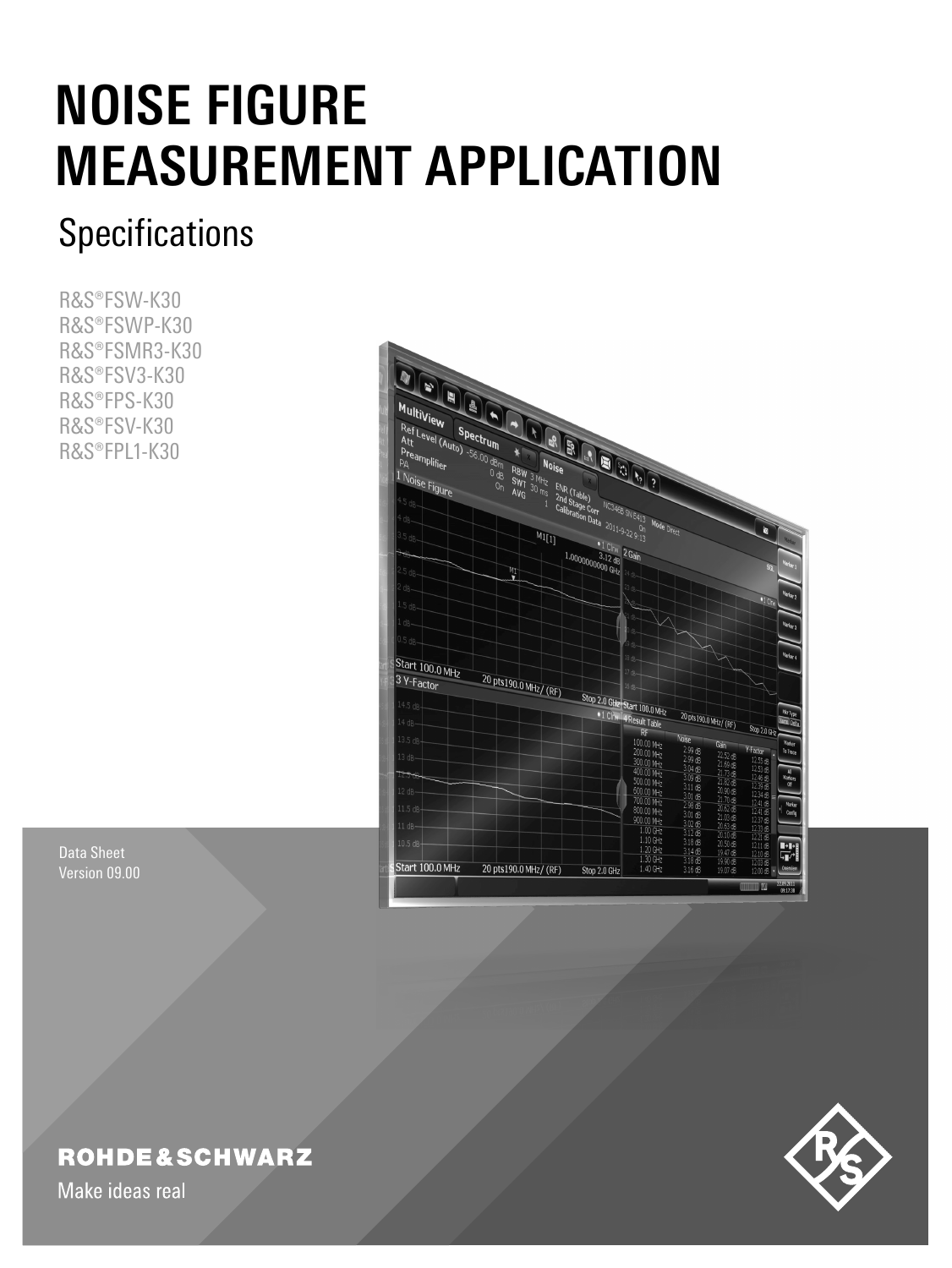## **CONTENTS**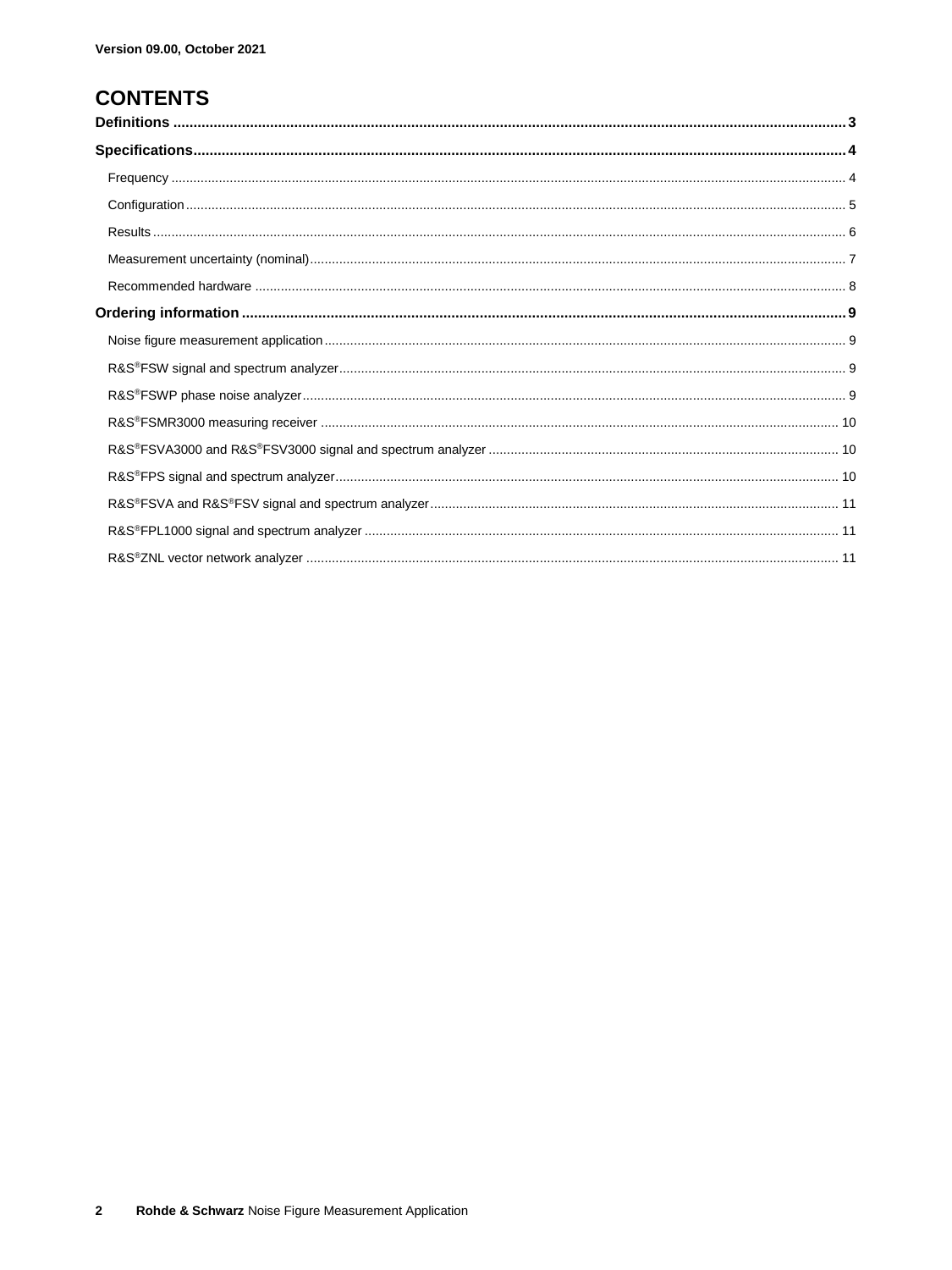## **Definitions**

#### **General**

Product data applies under the following conditions:

- Three hours storage at ambient temperature followed by 30 minutes warm-up operation
- Specified environmental conditions met
- Recommended calibration interval adhered to
- All internal automatic adjustments performed, if applicable

#### **Specifications with limits**

Represent warranted product performance by means of a range of values for the specified parameter. These specifications are marked with limiting symbols such as <, ≤, >, ≥, ±, or descriptions such as maximum, limit of, minimum. Compliance is ensured by testing or is derived from the design. Test limits are narrowed by guard bands to take into account measurement uncertainties, drift and aging, if applicable.



#### **Specifications without limits**

Represent warranted product performance for the specified parameter. These specifications are not specially marked and represent values with no or negligible deviations from the given value (e.g. dimensions or resolution of a setting parameter). Compliance is ensured by design.

#### **Typical data (typ.)**

Characterizes product performance by means of representative information for the given parameter. When marked with  $\lt$ ,  $>$  or as a range, it represents the performance met by approximately 80 % of the instruments at production time. Otherwise, it represents the mean value.

#### **Nominal values (nom.)**

Characterize product performance by means of a representative value for the given parameter (e.g. nominal impedance). In contrast to typical data, a statistical evaluation does not take place and the parameter is not tested during production.

#### **Measured values (meas.)**

Characterize expected product performance by means of measurement results gained from individual samples.

#### **Uncertainties**

Represent limits of measurement uncertainty for a given measurand. Uncertainty is defined with a coverage factor of 2 and has been calculated in line with the rules of the Guide to the Expression of Uncertainty in Measurement (GUM), taking into account environmental conditions, aging, wear and tear.

Device settings and GUI parameters are indicated as follows: "parameter: value".

Typical data as well as nominal and measured values are not warranted by Rohde & Schwarz.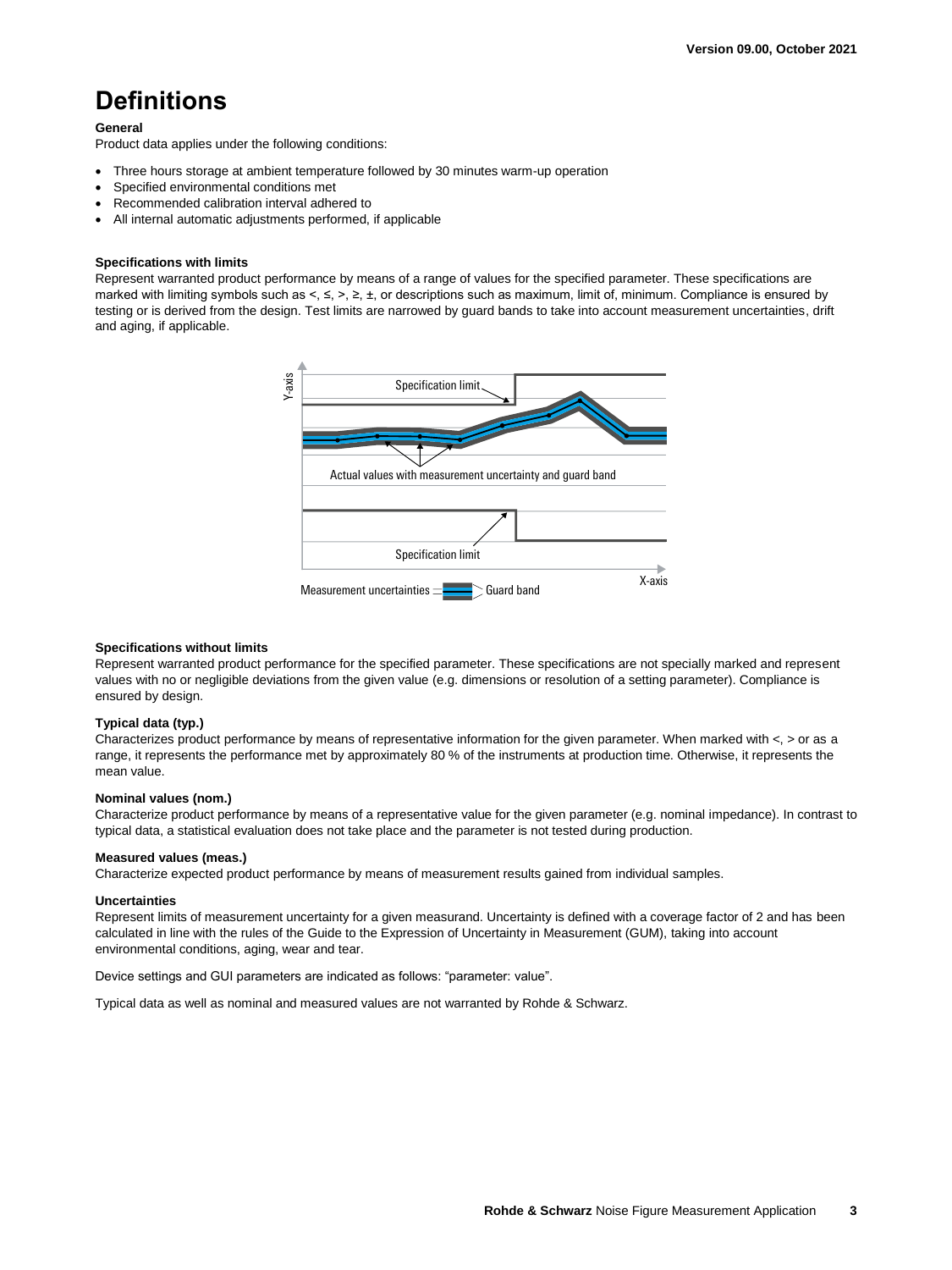## **Specifications**

The specifications of the R&S®Fxx-K30 noise figure measurement application are based on the data sheet specifications of

- R&S<sup>®</sup>FSW signal and spectrum analyzer
- R&S®FSWP phase noise analyzer
- R&S®FSMR3000 measuring receiver
- R&S®FSVA3000 signal and spectrum analyzer (R&S®FSV3-K30)
- R&S®FSV3000 signal and spectrum analyzer (R&S®FSV3-K30)
- R&S®FPS signal and spectrum analyzer
- R&S®FSVA signal and spectrum analyzer (R&S®FSV-K30)
- R&S®FSV signal and spectrum analyzer (R&S®FSV-K30)
- R&S®FPL1000 signal and spectrum analyzer
- R&S<sup>®</sup>ZNL vector network analyzer

They have not been checked separately and are not verified during instrument calibration. Measurement uncertainties are given as 95 % confidence intervals. The specified errors, accuracies and uncertainties do not take into account systematic errors due to reduced signal-to-noise (S/N) ratio, uncertainties due to imperfect impedance matching, uncertainties of external measurement amplifiers and mixers, uncertainties due to a reduced measurement interval and uncertainties of the noise source. The specified errors, accuracies and uncertainties apply at calibrated measurement frequency points.

#### **Frequency**

<span id="page-3-1"></span><span id="page-3-0"></span>

| Frequency range | RF input                  |                                                |
|-----------------|---------------------------|------------------------------------------------|
|                 | R&S®FSW-K30               | same as R&S®FSW <sup>1</sup>                   |
|                 | R&S®FSWP-K30              | same as R&S®FSWP 1,2                           |
|                 | R&S®FSMR3-K30             | same as R&S®FSMR3000 <sup>1,3</sup>            |
|                 | R&S®FSV3-K30              | same as R&S®FSVA3000/R&S®FSV3000               |
|                 | R&S®FPS-K30               | same as R&S <sup>®</sup> FPS                   |
|                 | R&S®FSV-K30               | same as R&S®FSV/R&S®FSVA                       |
|                 | R&S®FPL1-K30              | same as R&S®FPL1000/R&S®ZNL                    |
|                 | external mixer IF input 4 |                                                |
|                 | R&S®FSW-K30               | same as frequency range of used external mixer |
|                 | R&S®FSWP-K30              | same as frequency range of used external mixer |
|                 | R&S®FSV3-K30              | same as frequency range of used external mixer |
|                 | R&S®FSV-K30               | same as frequency range of used external mixer |

<sup>1</sup> Restricted IF overload, IF power trigger and auto level functionality depending on carrier frequency and bandwidth at carrier frequencies < 50 MHz.

<sup>&</sup>lt;sup>2</sup> The R&S®FSWP-B1 option is a prerequisite for using the R&S®FSWP-K30 option with the R&S®FSWP phase noise analyzer.

<sup>&</sup>lt;sup>3</sup> The R&S®FSMR3-B1 option is a prerequisite for using the R&S®FSMR3-K30 option with the R&S®FSMR3000 measuring receiver.

<sup>4</sup> R&S®FSW26/FSW43/FSW50/FSW67/FSW85 with the R&S®FSW-B21 option and external mixer, R&S®FSWP26/FSWP50 with the R&S®FSWP-B1 and R&S®FSWP-B21 options and external mixer, R&S®FSVA3030/FSVA3044 with the R&S®FSV3-B21 option and external mixer, R&S®FSV3030/FSV3044 with the R&S®FSV3-B21 option and external mixer or R&S®FSV30/FSV40/R&S®FSVA30/FSVA40 with the R&S®FSV-B21

option and external mixer are required. Not available for R&S®FSMR3000, R&S®FPS, R&S®FPL1000 and R&S®ZNL.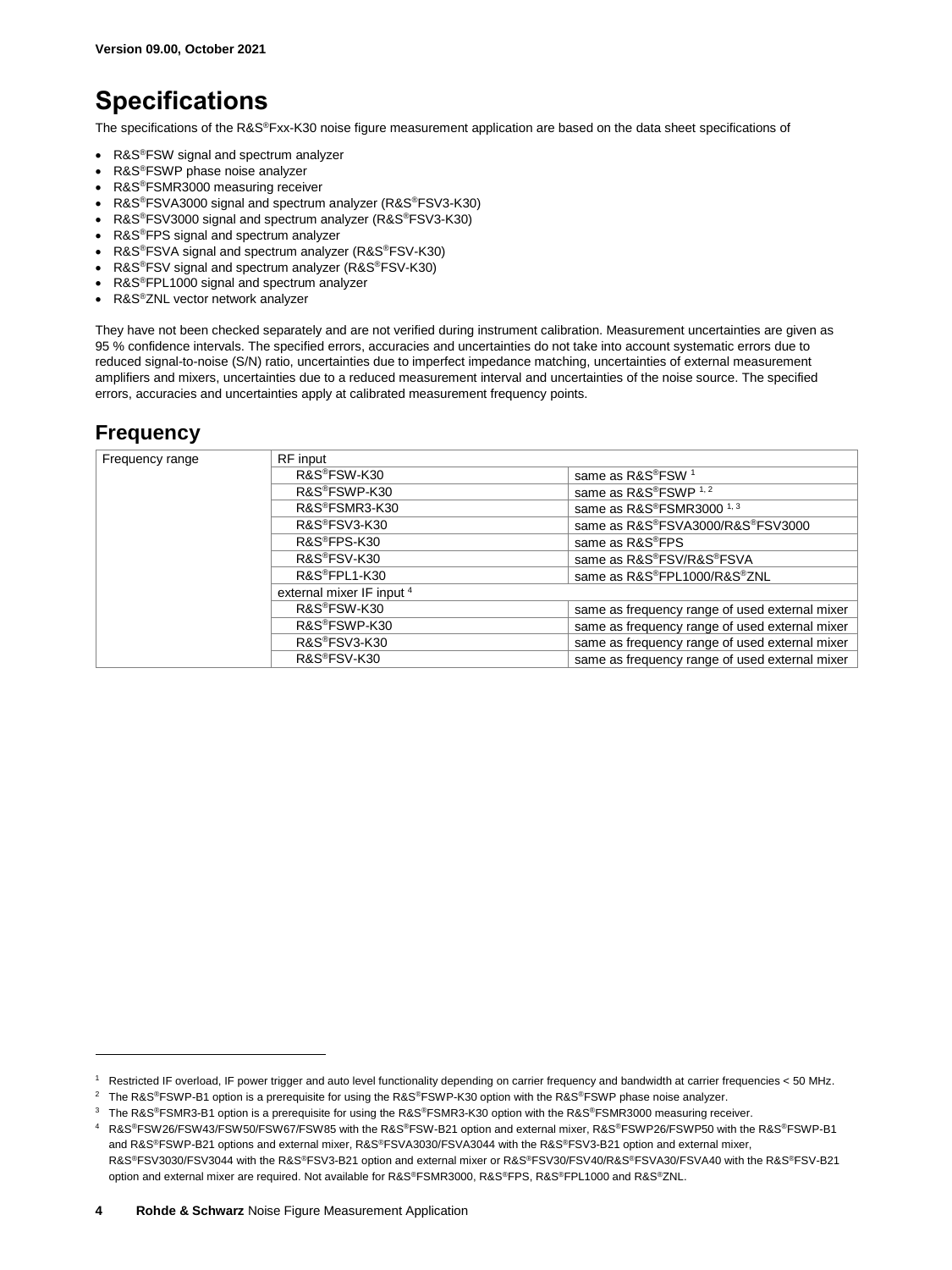#### **Configuration**

| <b>DUT</b> configuration  |                          | mode                                                        | base<br>instrument | with<br>$-B105$<br>option | with<br>$-B214$<br>option | with -B21<br>and -B10 $6$<br>options |
|---------------------------|--------------------------|-------------------------------------------------------------|--------------------|---------------------------|---------------------------|--------------------------------------|
|                           | RF input                 | direct                                                      | $\bullet$          | $\bullet$                 | ٠                         | $\bullet$                            |
|                           |                          | fixed LO, upconverter                                       | $\bullet$          | ٠                         | ٠                         | $\bullet$                            |
|                           |                          | fixed LO, downconverter •                                   |                    | ٠                         | ٠                         | $\bullet$                            |
|                           |                          | fixed IF, upconverter                                       |                    | $\bullet$                 |                           | $\bullet$                            |
|                           |                          | fixed IF, downconverter                                     |                    | $\bullet$                 |                           | $\bullet$                            |
|                           | external mixer input 4   | direct                                                      |                    |                           | ٠                         | $\bullet$                            |
|                           |                          | fixed LO, upconverter                                       |                    |                           | ٠                         | $\bullet$                            |
|                           |                          | fixed LO, downconverter                                     |                    |                           | ٠                         | $\bullet$                            |
|                           |                          | fixed IF, upconverter                                       |                    |                           |                           | ٠                                    |
|                           |                          | fixed IF, downconverter                                     |                    |                           |                           | $\bullet$                            |
| Measurement configuration | sweep mode               | frequency sweep                                             |                    |                           |                           |                                      |
|                           |                          | frequency table (user-defined)                              |                    |                           |                           |                                      |
|                           | noise source type        | noise diode, resistor, smart noise source <sup>7</sup>      |                    |                           |                           |                                      |
|                           | <b>ENR</b>               | constant, user-defined table, smart noise source table 8    |                    |                           |                           |                                      |
|                           | input loss               | constant, user-defined table                                |                    |                           |                           |                                      |
|                           | output loss              | constant, user-defined table                                |                    |                           |                           |                                      |
|                           | calibration loss         | constant, user-defined table                                |                    |                           |                           |                                      |
|                           | frequency settings       | start frequency, stop frequency, number of frequency points |                    |                           |                           |                                      |
|                           |                          | center frequency, span, step size                           |                    |                           |                           |                                      |
|                           | measurement settings     | <b>RBW</b>                                                  |                    |                           |                           |                                      |
|                           |                          | sweep time                                                  |                    |                           |                           |                                      |
|                           |                          | settling time                                               |                    |                           |                           |                                      |
|                           |                          | average                                                     |                    |                           |                           |                                      |
|                           | level and range settings | reference level (auto, manual)                              |                    |                           |                           |                                      |
|                           |                          | auto reference level range                                  |                    |                           |                           |                                      |
|                           |                          | RF attenuator (manual)                                      |                    |                           |                           |                                      |
|                           | second stage correction  | on/off                                                      |                    |                           |                           |                                      |
|                           | (calibration)            |                                                             |                    |                           |                           |                                      |

| Remote control                 |                                     |                                       | <b>GPIB</b>            | LAN $(VXI-11)$ |
|--------------------------------|-------------------------------------|---------------------------------------|------------------------|----------------|
|                                | control via SCPI<br>command set and | R&S®FSW, R&S®FSWP<br>and R&S®FSMR3000 |                        |                |
|                                | application-specific                | R&S <sup>®</sup> FSVA3000 and         | $\bullet$ <sup>9</sup> |                |
|                                | extensions                          | R&S <sup>®</sup> FSV3000              |                        |                |
|                                |                                     | R&S <sup>®</sup> FPS                  |                        |                |
|                                |                                     | R&S®FSVA and R&S®FSV                  |                        |                |
|                                |                                     | R&S®FPL1000 and                       | $\overline{10}$        |                |
|                                |                                     | R&S <sup>®</sup> ZNL                  |                        |                |
| Uncertainty calculator and     | uncertainty dialog and              | on/off                                |                        |                |
| result uncertainty calculation | trace uncertainty                   |                                       |                        |                |

<sup>5</sup> R&S®FSW with the R&S®FSW-B10 option, R&S®FSWP with the R&S®FSWP-B1 and R&S®FSWP-B10 options, R&S®FSMR3000 with the R&S®FSMR3-B1 and R&S®FSMR3-B10 options, R&S®FSVA3000 with the R&S®FSV3-B10 option, R&S®FSV3000 with the R&S®FSV3-B10 option, R&S®FPS with the R&S®FPS-B10 option or R&S®FSV with the R&S®FSV-B10 option are required. Not available for R&S®FPL1000 and R&S®ZNL.

<sup>6</sup> R&S®FSW26/FSW43/FSW50/FSW67/FSW85 with the R&S®FSW-B10 and R&S®FSW-B21 options and external mixer, R&S®FSWP26/FSWP50 with the R&S®FSWP-B1, R&S®FSWP-B10 and R&S®FSWP-B21 options and external mixer, R&S®FSVA3030/FSVA3044 with the R&S®FSV3-B10 and R&S®FSV3-B21 option and external mixer, R&S®FSV3030/FSV3044 with the R&S®FSV3-B10 and R&S®FSV3-B21 option and external mixer or R&S®FSV30/FSV40/R&S®FSVA30/FSVA40 with the R&S®FSV-B10 and R&S®FSV-B21 options and external mixer are required. Not available for R&S®FSMR3000, R&S®FPS, R&S®FPL1000 and R&S®ZNL.

<sup>&</sup>lt;sup>7</sup> Smart noise source support not available for R&S®FSVA and R&S®FSV.

<sup>8</sup> Smart noise source table support not available for R&S®FSVA and R&S®FSV.

<sup>9</sup> R&S®FSVA3000 with the R&S®FSV3-B5 option or R&S®FSV3000 with the R&S®FSV3-B5 option is required.

<sup>&</sup>lt;sup>10</sup> R&S<sup>®</sup>FPL1000 with the R&S<sup>®</sup>FPL1-B10 option or R&S<sup>®</sup>ZNL with the R&S<sup>®</sup>FPL1-B10 option is required.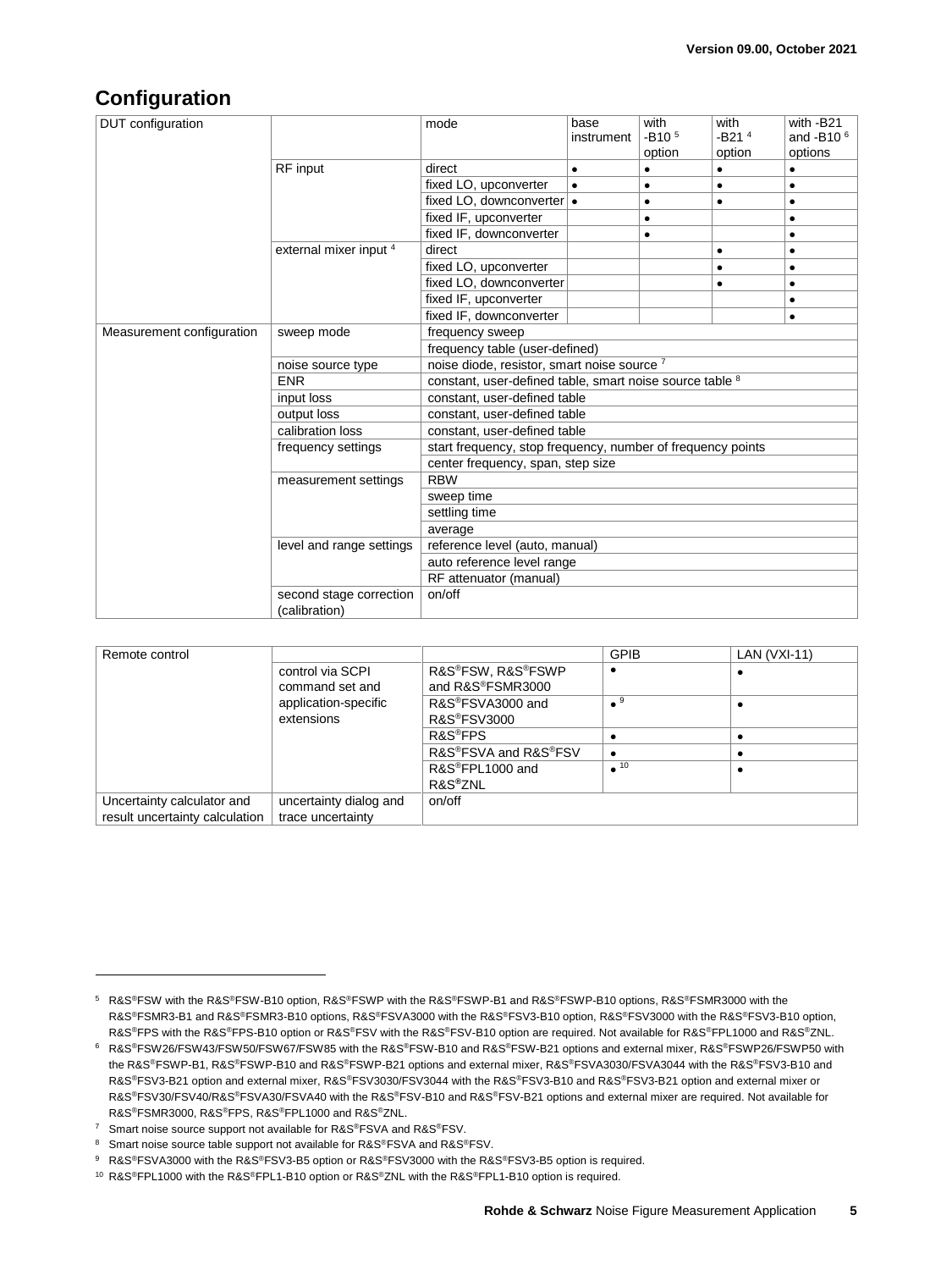| Preamplifier <sup>11</sup> | R&S®FSW-K30                | $30$ dB/off |
|----------------------------|----------------------------|-------------|
|                            | R&S®FSWP-K30               | $30$ dB/off |
|                            | R&S <sup>®</sup> FSMR3-K30 | $30$ dB/off |
|                            | R&S®FSV3-K30               | $30$ dB/off |
|                            | R&S <sup>®</sup> FPS-K30   | on/off      |
|                            | R&S <sup>®</sup> FSV-K30   | on/off      |
|                            | R&S <sup>®</sup> FPL1-K30  | on/off      |

#### **Results**

l

**R&S®FSW-K30, R&S®FSWP-K30, R&S®FSMR3-K30, R&S®FSV3-K30 for R&S®FSVA3000/FSV3000, R&S®FPS-K30, R&S®FPL1-K30**

| טטו־ו⊾וועשוו   |                     |                                          |
|----------------|---------------------|------------------------------------------|
| Result display | result table        | frequency                                |
|                |                     | selectable: noise figure, noise          |
|                |                     | temperature, gain, power (hot),          |
|                |                     | power (cold), Y factor                   |
|                | marker table        | marker reference, frequency              |
|                |                     | selectable: noise figure, noise          |
|                |                     | temperature, gain, power (hot),          |
|                |                     | power (cold), Y factor                   |
|                | graph results       | noise figure, noise temperature, gain,   |
|                |                     | power (hot), power (cold), Y factor      |
|                |                     | x-axis according to frequency settings   |
|                |                     | y-axis scaling automatic or user-defined |
| Trace          | trace configuration | up to 4 traces                           |
|                |                     | clear/write, view, blank                 |
|                |                     | copy trace                               |
|                | markers             | up to 4 markers (normal/delta)           |
|                | limit lines         | noise figure, gain                       |

| R&S®FSV-K30 for R&S®FSVA/FSV |                     |                                                     |  |  |
|------------------------------|---------------------|-----------------------------------------------------|--|--|
| Result display               | result table        | frequency, noise figure, noise<br>temperature, gain |  |  |
|                              | graph results       | noise figure, gain                                  |  |  |
|                              |                     | x-axis according to frequency settings              |  |  |
|                              |                     | y-axis scaling automatic or user-defined            |  |  |
| Trace                        | trace configuration | measurement traces, up to 3 memory                  |  |  |
|                              |                     | traces                                              |  |  |
|                              |                     | copy trace                                          |  |  |
|                              | markers             | up to 4 markers                                     |  |  |
|                              | limit lines         | noise figure, gain                                  |  |  |

<sup>11</sup> R&S®FSW8/FSW13/FSW26/FSW43/FSW50/FSW67 with the R&S®FSW-B24 option, R&S®FSWP8/FSWP26/FSWP50 with the R&S®FSWP-B24 option, R&S®FSMR3008/FSMR3026/FSMR3050 with the R&S®FSMR3-B24 option, R&S®FSVA3004/FSVA3007/FSVA3013/FSVA3030/FSVA3044 with the R&S®FSV3-B24 option, R&S®FSV3004/FSV3007/FSV3013/FSV3030/FSV3044 with the R&S®FSV3-B24 option, R&S®FPS4/FPS7 with the R&S®FPS-B22 option, R&S®FPS13/FPS30/FPS40 with the R&S®FPS-B24 option, R&S®FSVA4/FSVA7 with the R&S®FSV-B22 option, R&S®FSVA13/FSVA30/FSVA40 with the R&S®FSV-B24 option, R&S®FSV4/FSV7 with the R&S®FSV-B22 option, R&S®FSV13/FSV30/FSV40 with the R&S®FSV-B24 option or R&S®FPL1000 with the R&S®FPL1-B22 option are required. Not available for R&S®ZNL.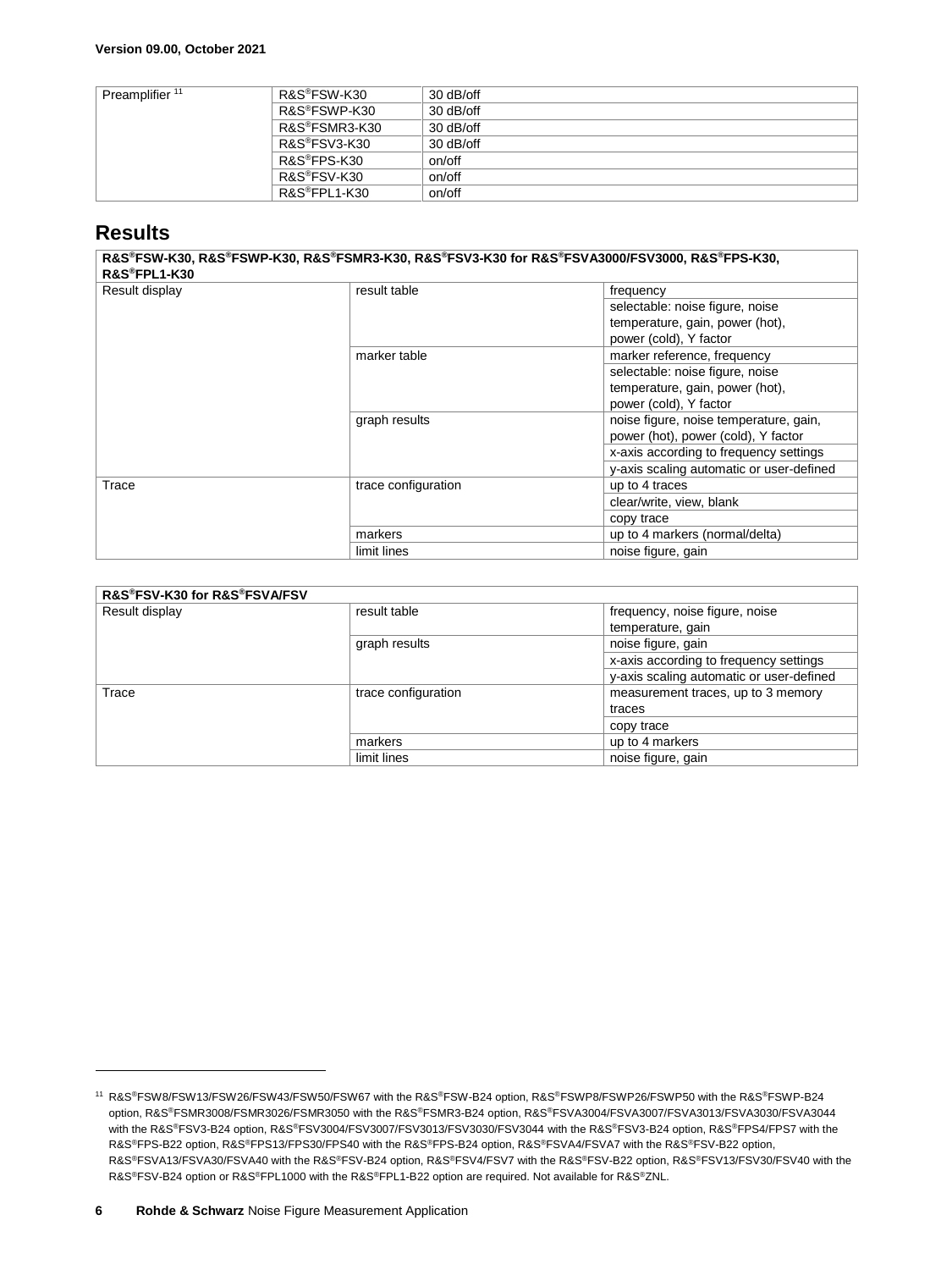#### **Measurement uncertainty (nominal)**

<span id="page-6-8"></span><span id="page-6-7"></span><span id="page-6-6"></span><span id="page-6-5"></span><span id="page-6-4"></span><span id="page-6-3"></span><span id="page-6-2"></span><span id="page-6-1"></span><span id="page-6-0"></span>

| Noise figure measurement range      | noise source ENR                                        | measurement range        |  |
|-------------------------------------|---------------------------------------------------------|--------------------------|--|
|                                     | 4 dB to 7 dB                                            | 0 dB to 20 dB            |  |
|                                     | 12 dB to 17 dB                                          | $0$ dB to 30 dB          |  |
|                                     | 20 dB to 22 dB                                          | $0$ dB to 35 dB          |  |
| Resolution                          |                                                         | $0.01$ dB                |  |
| Instrument noise figure uncertainty | R&S®FSW-K30, R&S®FSWP-K30, R&S®FSMR3-K30                |                          |  |
|                                     | 10 MHz to 50 GHz $^{12}$                                | $±0.05$ dB <sup>13</sup> |  |
|                                     | R&S®FSV3-K30                                            |                          |  |
|                                     | 10 MHz to 44 GHz $12$                                   | $±0.05$ dB <sup>14</sup> |  |
|                                     | R&S®FPS-K30                                             |                          |  |
|                                     | 10 MHz to 7 GHz $12$                                    | $±0.05$ dB <sup>15</sup> |  |
|                                     | $> 7$ GHz $\overline{12}$                               | $±0.05$ dB <sup>16</sup> |  |
|                                     | R&S®FSV-K30                                             |                          |  |
|                                     | 10 MHz to 7 GHz 12                                      | $±0.05$ dB <sup>17</sup> |  |
|                                     | $> 7$ GHz $^{12}$                                       | $±0.05$ dB <sup>18</sup> |  |
|                                     | R&S®FPL1-K30                                            |                          |  |
|                                     | R&S <sup>®</sup> FPL1000: 10 MHz to 7 GHz <sup>12</sup> | $±0.05$ dB <sup>19</sup> |  |
|                                     | R&S®ZNL: 10 MHz to 3 GHz                                | $±0.05$ dB <sup>20</sup> |  |
| Gain measurement range              |                                                         | $-20$ dB to $+60$ dB     |  |
| Resolution                          |                                                         | $0.01$ dB                |  |
| Accuracy                            | R&S®FSW-K30, R&S®FSWP-K30, R&S®FSMR3-K30                |                          |  |
|                                     | 10 MHz to 50 GHz 12                                     | $\pm 0.15$ dB $^{13}$    |  |
|                                     | R&S®FSV3-K30                                            |                          |  |
|                                     | 10 MHz to 44 GHz 12                                     | $±0.15$ dB $14$          |  |
|                                     | R&S®FPS-K30                                             |                          |  |
|                                     | 10 MHz to 7 GHz $12$                                    | $±0.15$ dB $15$          |  |
|                                     | $> 7$ GHz $^{12}$                                       | $±0.15$ dB <sup>16</sup> |  |
|                                     | R&S <sup>®</sup> FSV-K30                                |                          |  |
|                                     | 10 MHz to 7 GHz $12$                                    | $±0.15$ dB <sup>17</sup> |  |
|                                     | $> 7$ GHz <sup>12</sup>                                 | $±0.15$ dB <sup>18</sup> |  |
|                                     | R&S®FPL1-K30                                            |                          |  |
|                                     | R&S <sup>®</sup> FPL1000: 10 MHz to 7 GHz <sup>12</sup> | $±0.15$ dB <sup>19</sup> |  |
|                                     | R&S®ZNL: 10 MHz to 3 GHz                                | $±0.15$ dB <sup>20</sup> |  |

<sup>&</sup>lt;sup>12</sup> The upper frequency limit depends on the instrument model.

<sup>13</sup> With internal preamplifier (R&S®FSW-B24/FSWP-B24/FSMR3-B24 option), gain: 30 dB, sweep time > 300 ms, input attenuator = 0 dB, measured Y factor > 10 dB.

<sup>14</sup> With internal preamplifier (R&S®FSV3-B24 option), gain: 30 dB, sweep time > 300 ms, input attenuator = 0 dB, measured Y factor > 10 dB.

<sup>&</sup>lt;sup>15</sup> With internal preamplifier (R&S<sup>®</sup>FPS-B22 option), sweep time > 300 ms, input attenuator = 0 dB, measured Y factor > 10 dB.

<sup>16</sup> With external gain: 30 dB, noise figure < 5 dB, sweep time > 300 ms, input attenuator = 0 dB, measured Y factor > 10 dB.

<sup>17</sup> With internal preamplifier (R&S®FSV-B22 option), sweep time > 300 ms, input attenuator = 0 dB.

<sup>&</sup>lt;sup>18</sup> With external gain: 30 dB, noise figure < 5 dB, sweep time > 300 ms, input attenuator = 0 dB.

<sup>&</sup>lt;sup>19</sup> With internal preamplifier (R&S®FPL1-B22 option), sweep time > 300 ms, input attenuator = 0 dB, measured Y factor > 10 dB.

<sup>&</sup>lt;sup>20</sup> With external gain: 30 dB, noise figure < 5 dB, sweep time > 300 ms, input attenuator = 0 dB, measured Y factor > 10 dB.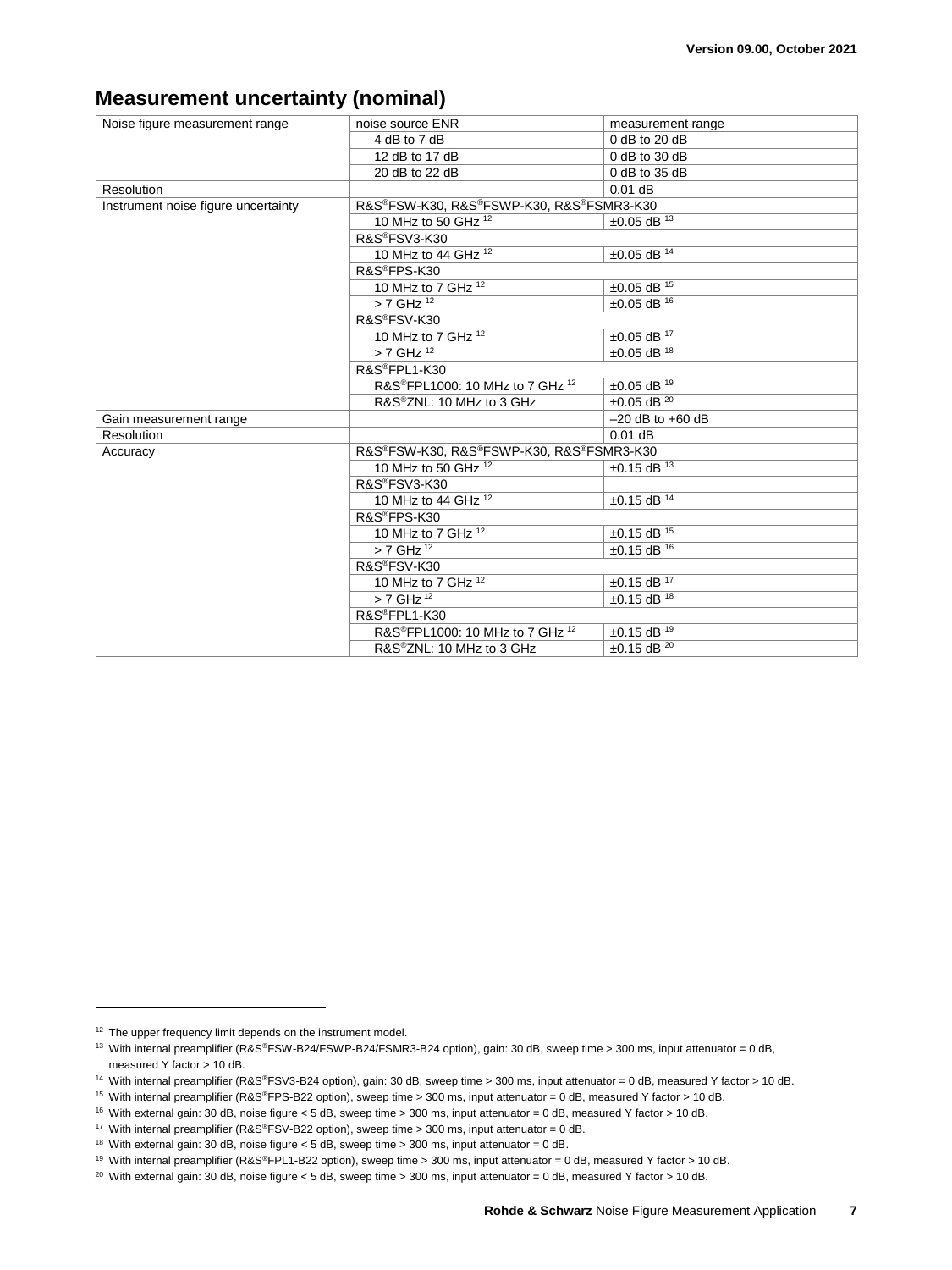## **Recommended hardware**

| <b>Designation</b>                        | <b>Type</b>               | Order No.    |  |  |
|-------------------------------------------|---------------------------|--------------|--|--|
| Smart noise source, 10 MHz to 18 GHz      | R&S <sup>®</sup> FS-SNS18 | 1338.8008.18 |  |  |
| Smart noise source, 10 MHz to 26.5 GHz    | R&S <sup>®</sup> FS-SNS26 | 1338.8008.26 |  |  |
| Smart noise source, 100 MHz to 40 GHz     | R&S®FS-SNS40              | 1338.8008.40 |  |  |
| Smart noise source, 100 MHz to 55 GHz     | R&S®FS-SNS55              | 1338.8008.55 |  |  |
| Smart noise source, 100 MHz to 67 GHz     | R&S®FS-SNS67              | 1338.8008.67 |  |  |
| Accessories supplied with each R&S®FS-SNS |                           |              |  |  |
| Interface cable                           | R&S®SNSCABLE              | 1338.8020.00 |  |  |
| Manual, carrying case                     |                           |              |  |  |
| <b>Optional accessories</b>               |                           |              |  |  |
| Y adapter cable for legacy instruments    | R&S®SNSCABLE-Y            | 1338.8066.00 |  |  |

| Noise sources <sup>21</sup> | <b>RF</b> connector | <b>Frequency range</b> | <b>ENR</b>     |
|-----------------------------|---------------------|------------------------|----------------|
| (NoiseCom NC346)            |                     |                        |                |
| <b>NC 346 A</b>             | SMA male            | 0.01 GHz to 18 GHz     | 5 dB to 7 dB   |
| NC 346 A precision          | APC 3.5 male        | 0.01 GHz to 18 GHz     | 5 dB to 7 dB   |
| NC 346 A option1            | N male              | 0.01 GHz to 18 GHz     | 5 dB to 7 dB   |
| NC 346 A option 2           | APC 7               | 0.01 GHz to 18 GHz     | 5 dB to 7 dB   |
| NC 346 A option 4           | N female            | 0.01 GHz to 18 GHz     | 5 dB to 7 dB   |
| <b>NC 346 B</b>             | SMA male            | 0.01 GHz to 18 GHz     | 14 dB to 16 dB |
| NC 346 B precision          | APC 3.5 male        | 0.01 GHz to 18 GHz     | 14 dB to 16 dB |
| NC 346 B option 1           | N male              | 0.01 GHz to 18 GHz     | 14 dB to 16 dB |
| NC 346 A option 2           | APC 7               | 0.01 GHz to 18 GHz     | 14 dB to 16 dB |
| NC 346 A option 4           | N female            | 0.01 GHz to 18 GHz     | 14 dB to 16 dB |
| <b>NC 346 C</b>             | APC 3.5 male        | 0.01 GHz to 26.5 GHz   | 13 dB to 17 dB |
| <b>NC 346 D</b>             | SMA male            | 0.01 GHz to 18 GHz     | 19 dB to 25 dB |
| NC 346 D precision          | APC 3.5 male        | 0.01 GHz to 18 GHz     | 19 dB to 25 dB |
| NC 346 D option1            | N male              | 0.01 GHz to 18 GHz     | 19 dB to 25 dB |
| NC 346 D option 2           | APC 7               | 0.01 GHz to 18 GHz     | 19 dB to 25 dB |
| NC 346 D option 3           | N female            | 0.01 GHz to 18 GHz     | 19 dB to 25 dB |
| <b>NC 346 E</b>             | APC 3.5 male        | 0.01 GHz to 26.5 GHz   | 19 dB to 25 dB |
| <b>NC 346 Ka</b>            | K male              | 0.1 GHz to 40 GHz      | 10 dB to 17 dB |
| <b>NC 346 V</b>             | V male              | 0.1 GHz to 55 GHz      | 7 dB to 21 dB  |

<sup>&</sup>lt;sup>21</sup> Noise sources supplied by NoiseCom; specifications from NoiseCom.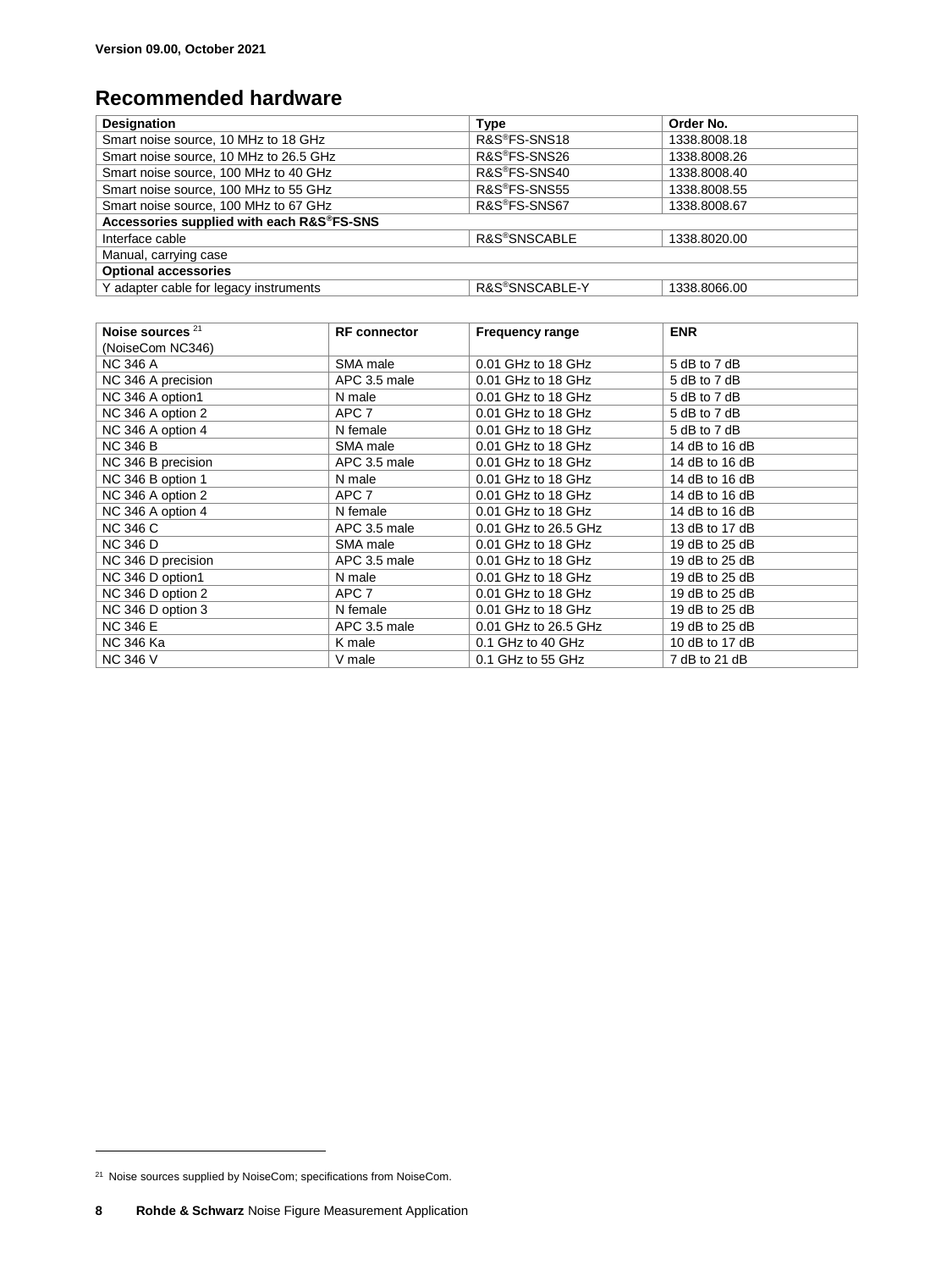## **Ordering information**

#### **Noise figure measurement application**

| <b>Designation</b>                                 | Type                      | Order No.    |
|----------------------------------------------------|---------------------------|--------------|
| Noise figure measurement application               | R&S <sup>®</sup> FSW-K30  | 1313.1380.02 |
| Noise figure measurement application <sup>22</sup> | R&S®FSWP-K30              | 1325.4244.02 |
| Noise figure measurement application <sup>23</sup> | R&S®FSMR3-K30             | 1345.3637.02 |
| Noise figure measurement application               | R&S®FSV3-K30              | 1330.5045.02 |
| Noise figure measurement application               | R&S <sup>®</sup> FPS-K30  | 1321.4104.02 |
| Noise figure measurement application               | R&S <sup>®</sup> FSV-K30  | 1310.8355.02 |
| Noise figure measurement application               | R&S <sup>®</sup> FPL1-K30 | 1323.1760.02 |
| (R&S®FPL1000, R&S®ZNL) <sup>24</sup>               |                           |              |

#### **R&S®FSW signal and spectrum analyzer**

| <b>Designation</b>                                | <b>Type</b>              | Order No.    |  |  |  |
|---------------------------------------------------|--------------------------|--------------|--|--|--|
| <b>Base units</b>                                 |                          |              |  |  |  |
| Signal and spectrum analyzer, 2 Hz to 8 GHz       | R&S®FSW8                 | 1331.5003.08 |  |  |  |
| Signal and spectrum analyzer, 2 Hz to 13.6 GHz    | R&S <sup>®</sup> FSW13   | 1331.5003.13 |  |  |  |
| Signal and spectrum analyzer, 2 Hz to 26.5 GHz    | R&S®FSW26                | 1331.5003.26 |  |  |  |
| Signal and spectrum analyzer, 2 Hz to 43.5 GHz    | R&S <sup>®</sup> FSW43   | 1331.5003.43 |  |  |  |
| Signal and spectrum analyzer, 2 Hz to 50 GHz      | R&S <sup>®</sup> FSW50   | 1331.5003.50 |  |  |  |
| Signal and spectrum analyzer, 2 Hz to 67 GHz      | R&S <sup>®</sup> FSW67   | 1331.5003.67 |  |  |  |
| Signal and spectrum analyzer, 2 Hz to 85 GHz      | R&S®FSW85                | 1331.5003.85 |  |  |  |
| <b>Options</b>                                    |                          |              |  |  |  |
| External generator control                        | R&S <sup>®</sup> FSW-B10 | 1313.1622.02 |  |  |  |
| LO/IF connections for external mixers (R&S®FSW26) | R&S <sup>®</sup> FSW-B21 | 1313.1100.26 |  |  |  |
| LO/IF connections for external mixers             | R&S®FSW-B21              | 1313.1100.43 |  |  |  |
| (R&S®FSW43, R&S®FSW50, R&S®FSW67)                 |                          |              |  |  |  |
| LO/IF connections for external mixers (R&S®FSW85) | R&S®FSW-B21              | 1313.1100.85 |  |  |  |
| RF preamplifier, 100 kHz to 13.6 GHz              | R&S®FSW-B24              | 1313.0832.13 |  |  |  |
| (R&S®FSW8, R&S®FSW13)                             |                          |              |  |  |  |
| RF preamplifier, 100 kHz to 26.5 GHz (R&S®FSW26)  | R&S®FSW-B24              | 1313.0832.26 |  |  |  |
| RF preamplifier, 100 kHz to 43.5 GHz (R&S®FSW43)  | R&S®FSW-B24              | 1313.0832.43 |  |  |  |
| RF preamplifier, 100 kHz to 50 GHz (R&S®FSW50)    | R&S®FSW-B24              | 1313.0832.49 |  |  |  |
| RF preamplifier, 100 kHz to 67 GHz (R&S®FSW67)    | R&S <sup>®</sup> FSW-B24 | 1313.0832.66 |  |  |  |

## **R&S®FSWP phase noise analyzer**

| <b>Designation</b>                                             | <b>Type</b>               | Order No.    |
|----------------------------------------------------------------|---------------------------|--------------|
| <b>Base units</b>                                              |                           |              |
| Phase noise analyzer, 1 MHz to 8 GHz                           | R&S <sup>®</sup> FSWP8    | 1322.8003.08 |
| Phase noise analyzer, 1 MHz to 26.5 GHz                        | R&S <sup>®</sup> FSWP26   | 1322.8003.26 |
| Phase noise analyzer, 1 MHz to 50 GHz                          | R&S <sup>®</sup> FSWP50   | 1322.8003.50 |
| <b>Options</b>                                                 |                           |              |
| External generator control                                     | R&S®FSWP-B10              | 1325.5463.02 |
| LO/IF connections for external mixers                          | R&S <sup>®</sup> FSWP-B21 | 1325.3848.02 |
| (R&S®FSWP26, R&S®FSWP50)                                       |                           |              |
| RF preamplifier, 100 kHz to 8 GHz (R&S®FSWP8)                  | R&S®FSWP-B24              | 1325.3725.08 |
| RF preamplifier, 100 kHz to 26.5 GHz (R&S <sup>®</sup> FSWP26) | R&S®FSWP-B24              | 1325.3725.26 |
| RF preamplifier, 100 kHz to 50 GHz (R&S®FSWP50)                | R&S®FSWP-B24              | 1325.3725.50 |
| <b>Mandatory options</b>                                       |                           |              |
| Spectrum analyzer, 10 Hz to 8 GHz (R&S®FSWP8)                  | R&S®FSWP-B1               | 1322.9997.08 |
| Spectrum analyzer, 10 Hz to 26.5 GHz (R&S®FSWP26)              | R&S <sup>®</sup> FSWP-B1  | 1322.9997.26 |
| Spectrum analyzer, 10 Hz to 50 GHz (R&S®FSWP50)                | R&S <sup>®</sup> FSWP-B1  | 1322.9997.50 |

<sup>22</sup> The R&S®FSWP-B1 option is a prerequisite for using the R&S®FSWP-K30 option with the R&S®FSWP phase noise analyzer.

<sup>23</sup> The R&S®FSMR3-B1 option is a prerequisite for using the R&S®FSMR3-K30 option with the R&S®FSMR3000 measuring receiver.

<sup>&</sup>lt;sup>24</sup> The R&S®FPL1-B5 option is a prerequisite for using the R&S®FPL1-K30 option with the R&S®FPL1000 signal and spectrum analyzer.

The R&S®ZNL3-B1 and R&S®FPL1-B5 options are prerequisites for using the R&S®FPL1-K30 option with the R&S®ZNL vector network analyzer.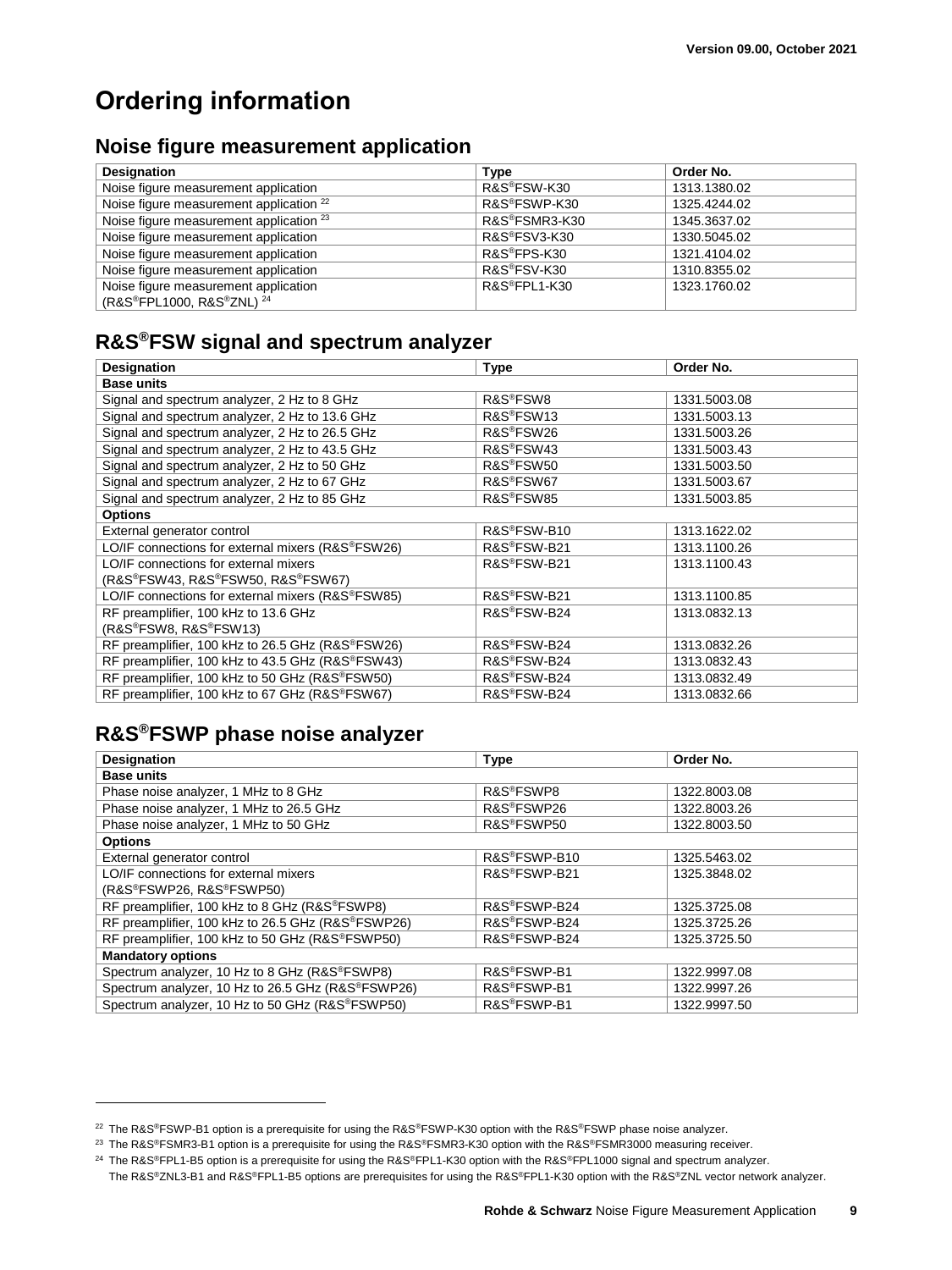#### **R&S®FSMR3000 measuring receiver**

| <b>Designation</b>                                  | <b>Type</b>               | Order No.    |
|-----------------------------------------------------|---------------------------|--------------|
| <b>Base units</b>                                   |                           |              |
| Measuring receiver, 100 kHz to 8 GHz                | R&S®FSMR3008              | 1345.4004.08 |
| Measuring receiver, 100 kHz to 26.5 GHz             | R&S®FSMR3026              | 1345.4004.26 |
| Measuring receiver, 100 kHz to 50 GHz               | R&S®FSMR3050              | 1345.4004.50 |
| <b>Options</b>                                      |                           |              |
| External generator control                          | R&S®FSMR3-B10             | 1345.3089.02 |
| RF preamplifier, 100 kHz to 8 GHz (R&S®FSMR3008)    | R&S®FSMR3-B24             | 1345.3108.08 |
| RF preamplifier, 100 kHz to 26.5 GHz (R&S®FSMR3026) | R&S®FSMR3-B24             | 1345.3108.26 |
| RF preamplifier, 100 kHz to 50 GHz (R&S®FSMR3050)   | R&S®FSMR3-B24             | 1345.3108.49 |
| <b>Mandatory options</b>                            |                           |              |
| Spectrum analyzer, 10 Hz to 8 GHz (R&S®FSMR3008)    | R&S®FSMR3-B1              | 1345.3050.08 |
| Spectrum analyzer, 10 Hz to 26.5 GHz (R&S®FSMR3026) | R&S <sup>®</sup> FSMR3-B1 | 1345.3050.26 |
| Spectrum analyzer, 10 Hz to 50 GHz (R&S®FSMR3050)   | R&S®FSMR3-B1              | 1345.3050.50 |

## **R&S®FSVA3000 and R&S®FSV3000 signal and spectrum analyzer**

| <b>Designation</b>                                               | <b>Type</b>               | Order No.    |  |
|------------------------------------------------------------------|---------------------------|--------------|--|
| R&S®FSVA3000 signal and spectrum analyzers                       |                           |              |  |
| Signal and spectrum analyzer, 10 Hz to 4 GHz                     | R&S®FSVA3004              | 1330.5000.05 |  |
| Signal and spectrum analyzer, 10 Hz to 7.5 GHz                   | R&S®FSVA3007              | 1330.5000.08 |  |
| Signal and spectrum analyzer, 10 Hz to 13.6 GHz                  | R&S <sup>®</sup> FSVA3013 | 1330.5000.14 |  |
| Signal and spectrum analyzer, 10 Hz to 30 GHz                    | <b>R&amp;S®FSVA3030</b>   | 1330.5000.31 |  |
| Signal and spectrum analyzer, 10 Hz to 44 GHz                    | R&S®FSVA3044              | 1330.5000.44 |  |
| R&S®FSV3000 signal and spectrum analyzers                        |                           |              |  |
| Signal and spectrum analyzer, 10 Hz to 4 GHz                     | <b>R&amp;S®FSV3004</b>    | 1330.5000.04 |  |
| Signal and spectrum analyzer, 10 Hz to 7.5 GHz                   | <b>R&amp;S®FSV3007</b>    | 1330.5000.07 |  |
| Signal and spectrum analyzer, 10 Hz to 13.6 GHz                  | R&S®FSV3013               | 1330.5000.13 |  |
| Signal and spectrum analyzer, 10 Hz to 30 GHz                    | R&S <sup>®</sup> FSV3030  | 1330.5000.30 |  |
| Signal and spectrum analyzer, 10 Hz to 44 GHz                    | <b>R&amp;S®FSV3044</b>    | 1330.5000.43 |  |
| <b>Options</b>                                                   |                           |              |  |
| Noise source control via BNC (for use with legacy noise sources) | R&S®FSV3-B28V             | 1330.6664.02 |  |
| Additional interfaces                                            | R&S®FSV3-B5               | 1330.3820.02 |  |
| External generator control                                       | R&S®FSV3-B10              | 1330.3859.02 |  |
| LO/IF connections for external mixers (R&S®FSVA3030,             | R&S®FSV3-B21              | 1330.4010.02 |  |
| R&S®FSVA3044, R&S®FSV3030, R&S®FSV3044)                          |                           |              |  |
| RF preamplifier (R&S®FSVA3004, R&S®FSVA3007,                     | R&S®FSV3-B24              | 1330.4049.07 |  |
| R&S®FSV3004, R&S®FSV3007)                                        |                           |              |  |
| RF preamplifier (R&S®FSVA3013, R&S®FSV3013)                      | R&S®FSV3-B24              | 1330.4049.13 |  |
| RF preamplifier (R&S®FSVA3030, R&S®FSV3030)                      | R&S®FSV3-B24              | 1330.4049.30 |  |
| RF preamplifier (R&S®FSVA3044, R&S®FSV3044)                      | R&S®FSV3-B24              | 1330.4049.44 |  |

## **R&S®FPS signal and spectrum analyzer**

| <b>Designation</b>                                                                                                      | <b>Type</b>              | Order No.    |
|-------------------------------------------------------------------------------------------------------------------------|--------------------------|--------------|
| <b>Base units</b>                                                                                                       |                          |              |
| Signal and spectrum analyzer, 10 Hz to 4 GHz                                                                            | R&S <sup>®</sup> FPS4    | 1319.2008.04 |
| Signal and spectrum analyzer, 10 Hz to 7 GHz                                                                            | R&S <sup>®</sup> FPS7    | 1319.2008.07 |
| Signal and spectrum analyzer, 10 Hz to 13.6 GHz                                                                         | R&S <sup>®</sup> FPS13   | 1319.2008.13 |
| Signal and spectrum analyzer, 10 Hz to 30 GHz                                                                           | R&S <sup>®</sup> FPS30   | 1319.2008.30 |
| Signal and spectrum analyzer, 10 Hz to 40 GHz                                                                           | R&S <sup>®</sup> FPS40   | 1319.2008.40 |
| <b>Options</b>                                                                                                          |                          |              |
| RF preamplifier, 9 kHz to 7 GHz (R&S®FPS4, R&S®FPS7)                                                                    | R&S®FPS-B22              | 1321.4027.02 |
| RF preamplifier, 9 kHz to 13.6 GHz (R&S <sup>®</sup> FPS13)                                                             | R&S <sup>®</sup> FPS-B24 | 1321.4279.13 |
| RF preamplifier, 9 kHz to 30 GHz (R&S <sup>®</sup> FPS30)                                                               | R&S®FPS-B24              | 1321.4279.30 |
| RF preamplifier, 9 kHz to 40 GHz (R&S <sup>®</sup> FPS40)                                                               | R&S <sup>®</sup> FPS-B24 | 1321.4279.40 |
| <b>Mandatory option</b>                                                                                                 |                          |              |
| Noise source supply, BNC female, switched 28 V, max. 100 mA,                                                            | R&S®FPS-B28V             | 1326.5996.02 |
| not retrofittable (option noise source control connector on rear                                                        |                          |              |
| panel of R&S <sup>®</sup> FPS)                                                                                          |                          |              |
| Recommended hardware: external preamplifier (for frequency range > 7 GHz; gain: approx. 20 dB; noise figure: max. 5 dB) |                          |              |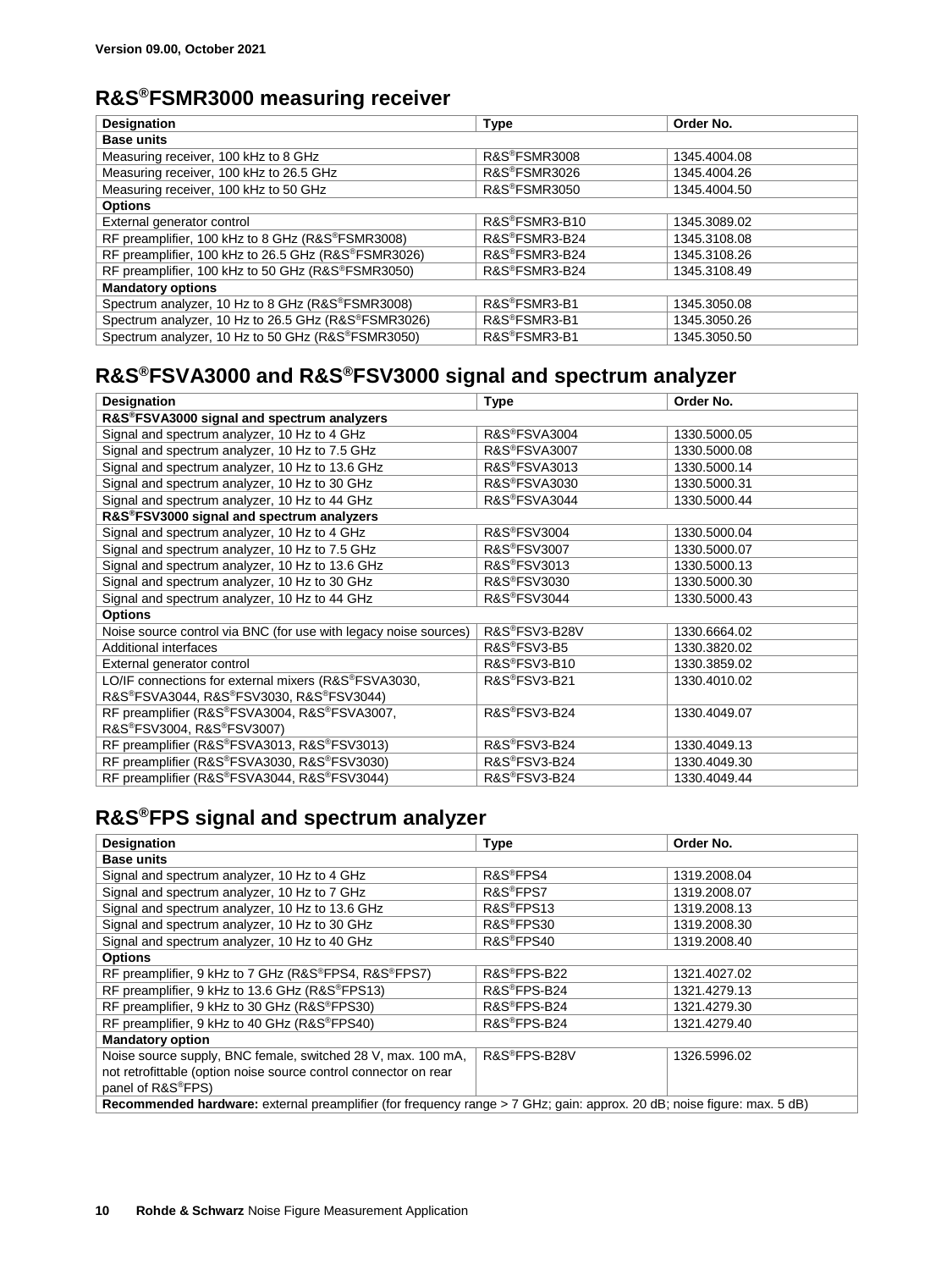## **R&S®FSVA and R&S®FSV signal and spectrum analyzer**

| <b>Designation</b>                                                                                                      | <b>Type</b>             | Order No.    |
|-------------------------------------------------------------------------------------------------------------------------|-------------------------|--------------|
| R&S®FSVA signal and spectrum analyzers                                                                                  |                         |              |
| Signal and spectrum analyzer, 10 Hz to 4 GHz                                                                            | R&S <sup>®</sup> FSVA4  | 1321.3008.05 |
| Signal and spectrum analyzer, 10 Hz to 7 GHz                                                                            | R&S <sup>®</sup> FSVA7  | 1321.3008.08 |
| Signal and spectrum analyzer, 10 Hz to 13.6 GHz                                                                         | R&S <sup>®</sup> FSVA13 | 1321.3008.14 |
| Signal and spectrum analyzer, 10 Hz to 30 GHz                                                                           | R&S®FSVA30              | 1321.3008.31 |
| Signal and spectrum analyzer, 10 Hz to 40 GHz                                                                           | R&S <sup>®</sup> FSVA40 | 1321.3008.41 |
| R&S®FSV signal and spectrum analyzers                                                                                   |                         |              |
| Signal and spectrum analyzer, 10 Hz to 4 GHz                                                                            | R&S <sup>®</sup> FSV4   | 1321.3008.04 |
| Signal and spectrum analyzer, 10 Hz to 7 GHz                                                                            | R&S <sup>®</sup> FSV7   | 1321.3008.07 |
| Signal and spectrum analyzer, 10 Hz to 13.6 GHz                                                                         | R&S <sup>®</sup> FSV13  | 1321.3008.13 |
| Signal and spectrum analyzer, 10 Hz to 30 GHz                                                                           | R&S <sup>®</sup> FSV30  | 1321.3008.30 |
| Signal and spectrum analyzer <sup>25</sup> , 10 Hz to 40 GHz                                                            | R&S <sup>®</sup> FSV40  | 1321.3008.39 |
| Signal and spectrum analyzer, 10 Hz to 40 GHz                                                                           | R&S <sup>®</sup> FSV40  | 1321.3008.40 |
| Options for R&S®FSVA and R&S®FSV signal and spectrum analyzers                                                          |                         |              |
| External generator control                                                                                              | R&S®FSV-B10             | 1310.9551.02 |
| LO/IF ports for external mixers                                                                                         | R&S®FSV-B21             | 1310.9597.02 |
| RF preamplifier, 9 kHz to 7 GHz                                                                                         | R&S®FSV-B22             | 1310.9600.02 |
| (R&S®FSVA4, R&S®FSVA7, R&S®FSV4, R&S®FSV7)                                                                              |                         |              |
| RF preamplifier, 9 kHz to 13.6 GHz                                                                                      | R&S®FSV-B24             | 1310.9616.13 |
| $(R\&S^{\circ}FSVA13, R\&S^{\circ}FSV13)$                                                                               |                         |              |
| RF preamplifier, 9 kHz to 30 GHz (R&S®FSVA30, R&S®FSV30)                                                                | R&S®FSV-B24             | 1310.9616.30 |
| RF preamplifier, 9 kHz to 40 GHz (R&S®FSVA40, R&S®FSV40)                                                                | R&S®FSV-B24             | 1310.9616.40 |
| Recommended hardware: external preamplifier (for frequency range > 7 GHz; gain: approx. 20 dB; noise figure: max. 5 dB) |                         |              |

## **R&S®FPL1000 signal and spectrum analyzer**

| <b>Designation</b>                              | <b>Type</b>               | Order No.    |
|-------------------------------------------------|---------------------------|--------------|
| <b>Base units</b>                               |                           |              |
| Signal and spectrum analyzer, 5 kHz to 3 GHz    | R&S <sup>®</sup> FPL1003  | 1304.0004.03 |
| Signal and spectrum analyzer, 5 kHz to 7.5 GHz  | <b>R&amp;S®FPL1007</b>    | 1304.0004.07 |
| Signal and spectrum analyzer, 5 kHz to 14 GHz   | R&S <sup>®</sup> FPL1014  | 1304.0004.14 |
| Signal and spectrum analyzer, 5 kHz to 26.5 GHz | R&S <sup>®</sup> FPL1026  | 1304.0004.26 |
| <b>Options</b>                                  |                           |              |
| Additional interfaces                           | R&S <sup>®</sup> FPL1-B5  | 1323.1883.02 |
| RF preamplifier (R&S®FPL1003, R&S®FPL1007)      | R&S <sup>®</sup> FPL1-B22 | 1323.1719.02 |
| RF preamplifier (R&S®FPL1014)                   | R&S®FPL1-B22              | 1323.1702.02 |
| RF preamplifier (R&S®FPL1026)                   | R&S <sup>®</sup> FPL1-B22 | 1323.1777.02 |
| <b>GPIB</b> interface                           | R&S <sup>®</sup> FPL1-B10 | 1323.1890.02 |

#### **R&S®ZNL vector network analyzer**

| <b>Designation</b>                                                                         | <b>Type</b>              | Order No.    |
|--------------------------------------------------------------------------------------------|--------------------------|--------------|
| <b>Base units</b>                                                                          |                          |              |
| Vector network analyzer, 5 kHz to 3 GHz                                                    | R&S <sup>®</sup> ZNL3    | 1323.0012.03 |
| Vector network analyzer, 5 kHz to 4.5 GHz                                                  | R&S <sup>®</sup> ZNL4    | 1323.0012.04 |
| Vector network analyzer, 5 kHz to 6 GHz                                                    | R&S <sup>®</sup> ZNL6    | 1323.0012.06 |
| Vector network analyzer, 5 kHz to 14 GHz                                                   | R&S <sup>®</sup> ZNL14   | 1323.0012.14 |
| Vector network analyzer, 5 kHz to 20 GHz                                                   | R&S <sup>®</sup> ZNL20   | 1323.0012.20 |
| <b>Options</b>                                                                             |                          |              |
| Additional interfaces                                                                      | R&S <sup>®</sup> FPL1-B5 | 1323.1883.02 |
| <b>GPIB</b> interface                                                                      | R&S®FPL1-B10             | 1323.1890.02 |
| <b>Mandatory options</b>                                                                   |                          |              |
| Spectrum analyzer function (R&S®ZNL3)                                                      | R&S <sup>®</sup> ZNL3-B1 | 1323.1802.02 |
| Spectrum analyzer function (R&S®ZNL4)                                                      | R&S®ZNL4-B1              | 1303.8099.02 |
| Spectrum analyzer function (R&S®ZNL6)                                                      | R&S®ZNL6-B1              | 1323.2067.02 |
| Recommended hardware: external preamplifier (gain: approx. 20 dB; noise figure: max. 5 dB) |                          |              |

 $25$  Max. bandwidth = 10 MHz.